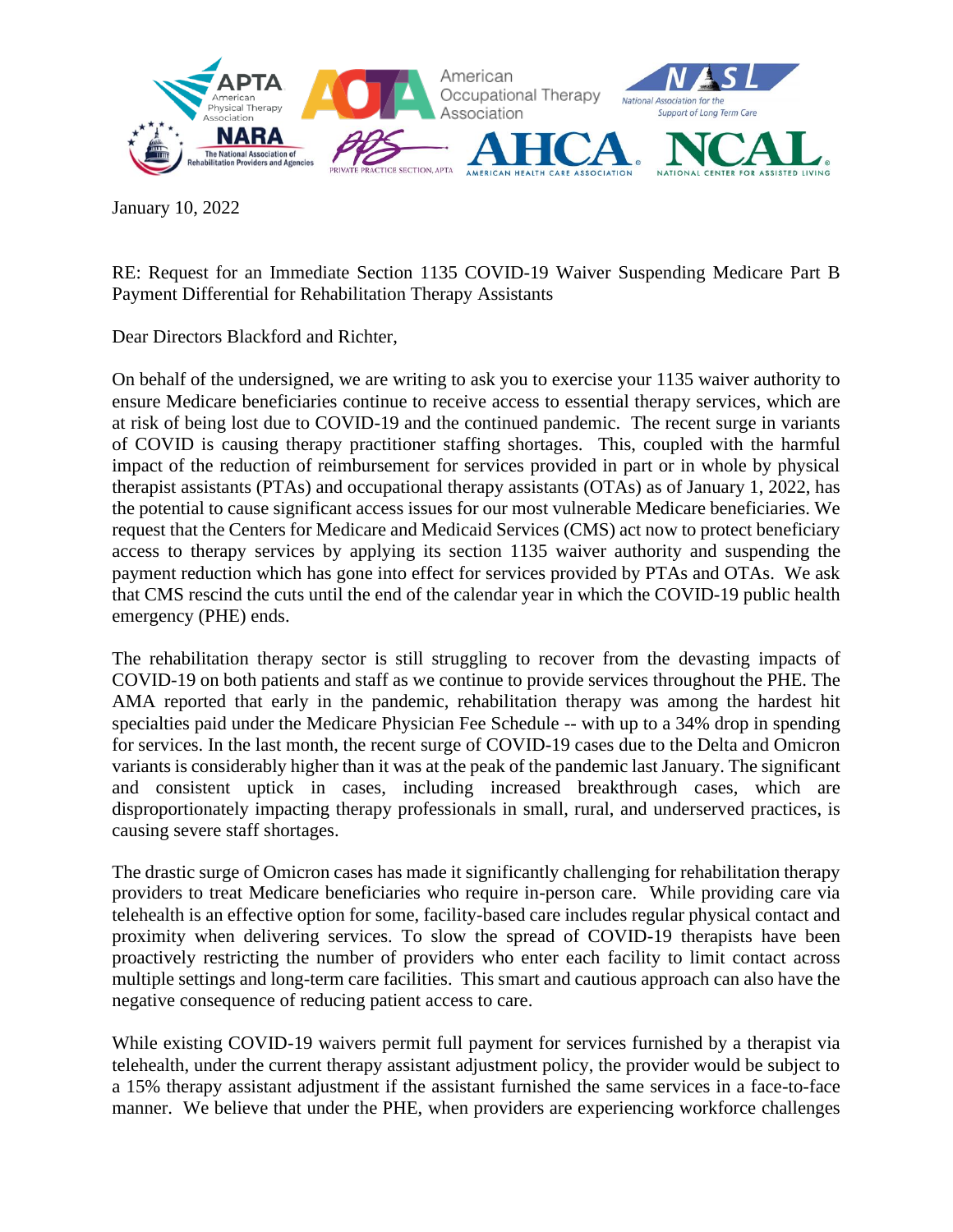## Request for an Immediate Section 1135 COVID-19 Waiver Page 2 of 3

and higher costs, the provider should have the option to continue to effectively utilize physical therapist assistants and occupational therapy assistants to deliver therapy services without being penalized financially due to COVID-19 factors beyond their control.

Unfortunately, no one can predict when this current surge will subside, or when and how severe another variant will be. However, the impact of fewer services to beneficiaries can have a longlasting impact on their ability to regain function and improve their quality of life. Rehabilitation therapy providers can provide these services safely using therapy assistants when necessary due to intervening COVID factors which might limit the therapist's availability. However, the downward therapy assistant adjustment currently in place is reducing clinical care delivery flexibility and is causing financial hardship for providers who are trying to retain and recruit staff while providing the personal protective equipment (PPE) necessary for both the patients and therapists.

Clinicians have been functioning in an exhausting health care environment for the past 22 months. Many have experienced burnout. Even prior to the recent surge in cases many therapists have transitioned out of the therapy profession altogether. Continuing to provide rehabilitation therapy access for patients during a PHE is increasingly difficult, with fewer therapy practitioners available and higher wages due to overtime and premium pay. Thus, this assistant payment reduction hits hardest where therapy assistants are needed most, especially in underserved areas.

As the CDC's interim guidance on management of post-COVID conditions explains, both occupational therapy and physical therapy services will be needed to help COVID-19 long-haulers recover from the long-lingering effects of the disease<sup>1</sup>. Furthermore, therapy is recognized as an important alternative to opioids for dealing with acute and chronic pain. However, the capacity to provide physical and occupational therapy care is limited if there are not sufficient therapy providers available to furnish services. All these factors ultimately result in severely limited access to therapy services for Medicare beneficiaries, which warrants HHS' application of an immediate 1135 COVID-19 waiver.

Finally, we believe that under the PHE guidelines<sup>2</sup> the Department of Health and Human Services and CMS have the authority to issue this requested waiver. As referenced on page 75 in question 5 of the CMS document COVID-19 Frequently Asked Questions (FAQs) on Medicare Fee-for-Service (FFS) Billing, CMS has provided a modifier to waive the telehealth adjustment and allows for full reimbursement of physician fee schedule services provided via telehealth sources<sup>3</sup>. Our request for a waiver to suspend the payment reduction on services provided by PTAs and OTAs would maintain full reimbursement for these services through the end of the calendar year in which the PHE ends. This urgently needed regulatory flexibility would allow rehabilitation providers to continue to meet beneficiaries' important needs.

Due to the urgency of the current surge, we request an expedited issuance of this waiver. Without such prompt consideration, the impact of the pandemic will exacerbate beneficiaries' conditions, leaving Medicare beneficiaries without access to essential therapy services. Our organizations

<sup>1</sup> https://www.cdc.gov/coronavirus/2019-ncov/hcp/clinical-care/post-covid-management.html

<sup>2</sup> https://www.phe.gov/Preparedness/legal/Pages/1135-waivers.aspx

<sup>3</sup> https://www.cms.gov/files/document/03092020-covid-19-faqs-508.pdf